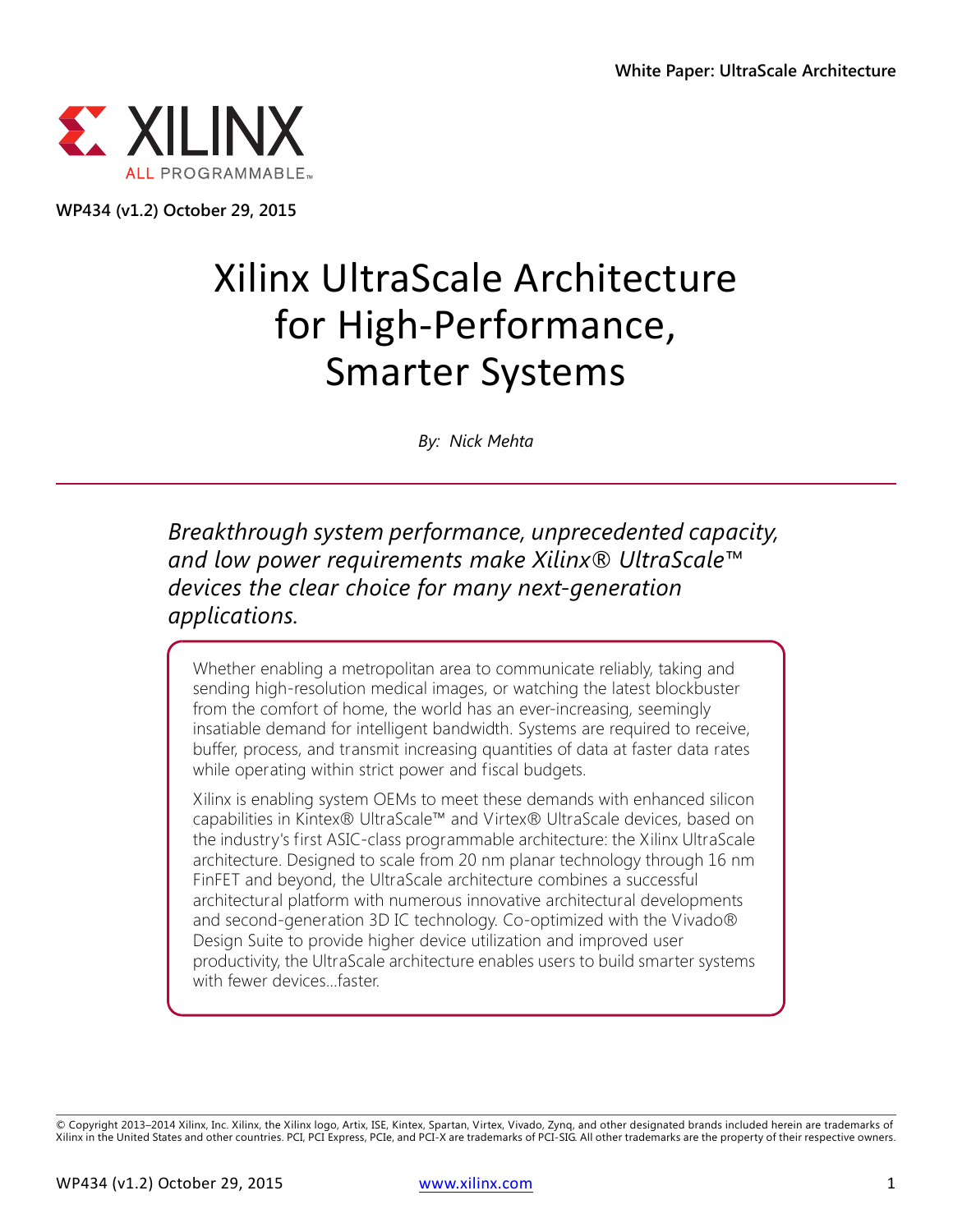## **MARKET CHALLENGES AND TRENDS**

Many markets and applications require a tremendous increase in system bandwidth and processing capability. Wired networking solutions are increasing from multiple links at 100 Gb/s through 400 Gb/s and up to 1 Tb/s; digital video applications are ramping from 1080p through 4K (Quad HD) and up to 8K (Super Hi-Vision); wireless networks are moving from 3G through LTE Advanced to NxN LTE Advanced. The increased data throughput requirements by all these different applications end with the same result: increasing traffic and demands on all system components (see in [Figure 1\)](#page-1-0).

<span id="page-1-0"></span>

*Figure 1:* **Global IP Traffic Forecast from Cisco VNI for 2011–2016**

As system bandwidth increases, demands upon the components within the system also increase. More data needs to be transported between system components with increased buffering and data processing requirements. Resulting data buses can commonly range from 512-bit to 2,048-bit, putting strain on existing architectures. Xilinx UltraScale FPGAs address these issues with multiple architectural enhancements and innovations, starting with the routing, clocking, and logic structures.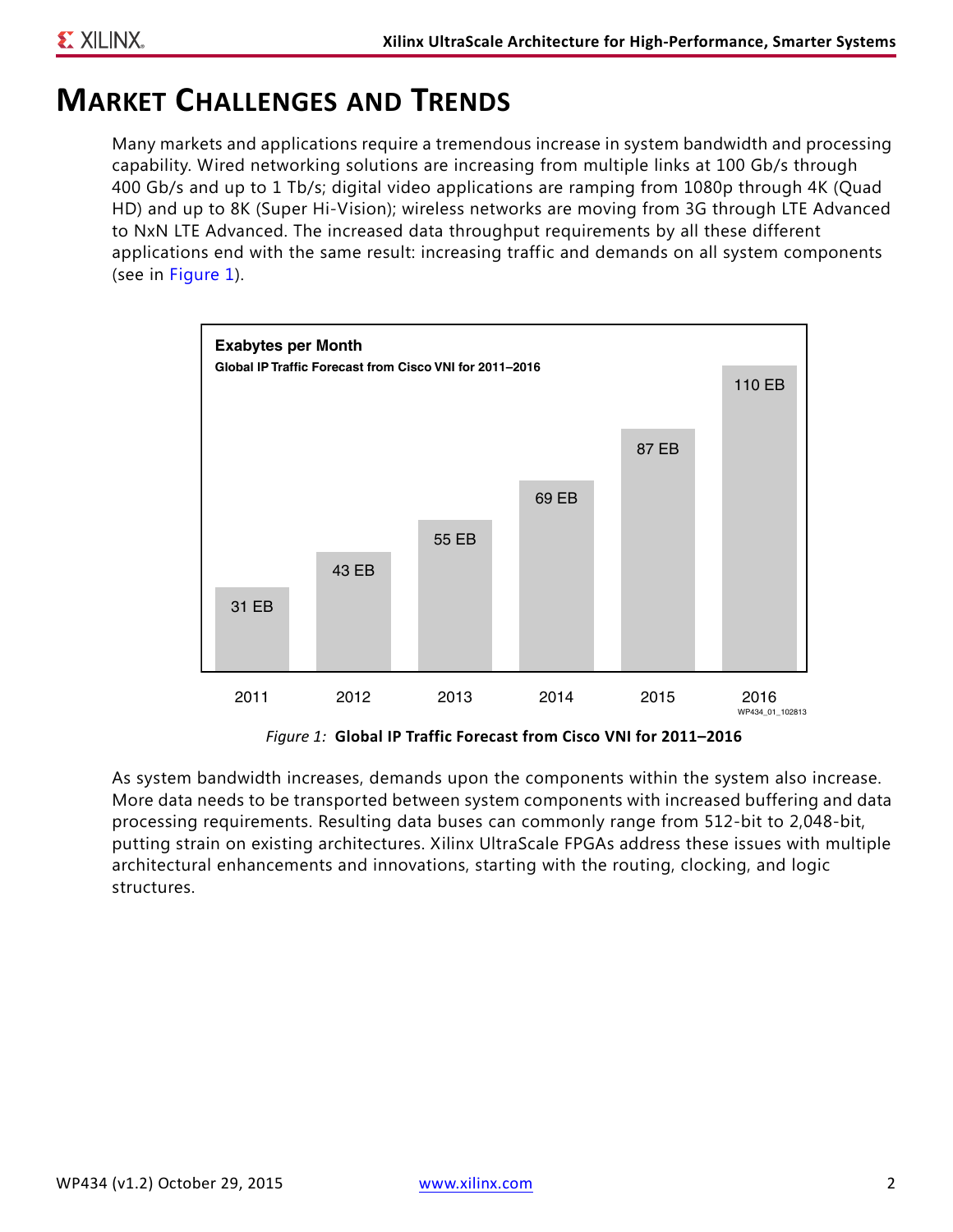## **BUILDING THE FOUNDATION FOR SUCCESS**

Xilinx laid the foundation for the UltraScale architecture at 28 nm with 7 series FPGAs, with three key innovations:

- 1. Silicon process technology
- 2. Stacked silicon interconnect (SSI) technology, enabling 3D ICs
- 3. Vivado Design Suite

The initial step was to partner with TSMC to create the successful 28HPL process, which combines high performance and low power. At 20 nm, the UltraScale architecture uses the 20SoC process, which is the successor to 28HPL, employing the same design methodology to balance high performance with low total power consumption.

Some Virtex-7 FPGAs use the industry-leading and innovative SSI technology to achieve capacity and capability beyond that which is achievable using traditional manufacturing processes. FPGAs based on the UltraScale architecture use second-generation SSI technology to continue to push the performance and capability envelope ever higher.

To complement the process and architectural innovations, at 28 nm, Xilinx introduced the Vivado Design Suite— an entirely new, intelligent software design tool suite with analytical placement algorithms capable of scaling with increasing density FPGAs and SoCs for many generations to come. The development and introduction of the Vivado Design Suite not only improved software run times, quality of results (QoR), and design placement and routing; it also enabled Xilinx to identify key areas in the 7 series architecture that could be improved to handle these next-generation fast and wide data path problems—Xilinx calls this *co-optimization*.

## <span id="page-2-0"></span>**INTRODUCING THE 20 NM ULTRASCALE DEVICE PORTFOLIO: KINTEX ULTRASCALE AND VIRTEX ULTRASCALE DEVICES**

The UltraScale architecture serves as the foundation for two high-performance FPGA families—Kintex UltraScale and Virtex UltraScale devices—that address a vast spectrum of mid-range and high-end system requirements and applications. These two device families share the same architecture but provide different resource combinations (DSP, block RAM, CLB, etc.). Leveraging the same underlying architecture means that blocks in both families, such as DSP, block RAM, CLB, etc., are capable of delivering the same high performance.

For example, the DSP-optimized Kintex UltraScale 20 nm device family addresses massive signal processing demands, delivering far greater DSP capability than both Kintex-7 and Virtex UltraScale FPGAs. With as many as 64 transceivers, more than 800 I/Os, and 79 Mb of block RAM, Kintex UltraScale FPGAs are the ideal solution for applications targeted by high-end devices in the previous FPGA generation.

Virtex UltraScale FPGAs take system connectivity and throughput to the next level with as many as 120 transceivers capable of data rates up to 30.5 Gb/s combined with huge on- and off-chip memory capability. The Virtex UltraScale family also includes the VU440—the world's largest FPGA with more than 5.5 million System Logic Cells, 89 Mb of block RAM, and more than 1,400 user I/Os.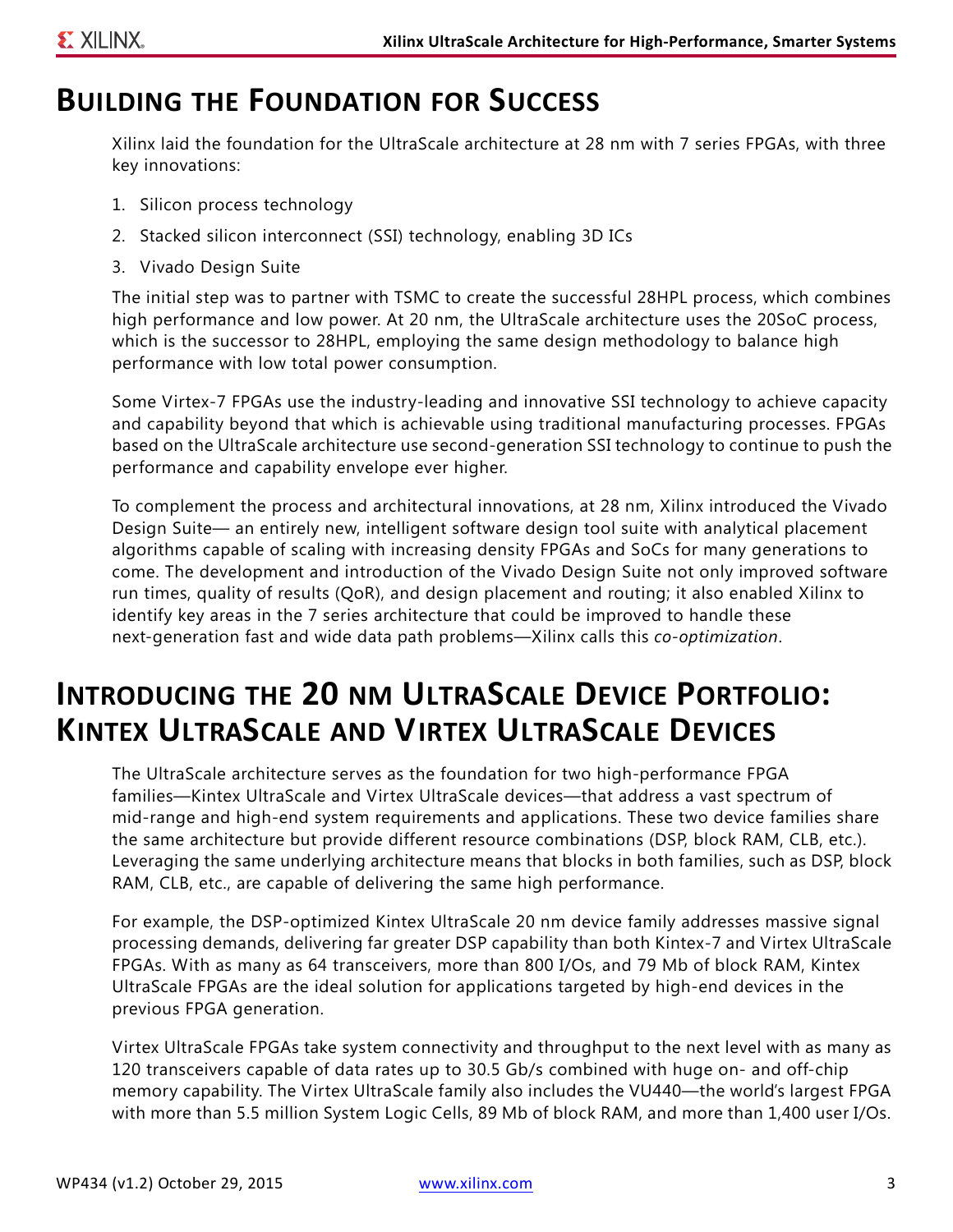[Table 1](#page-3-0) provides a summary of peak capabilities of 20 nm and 28 nm devices that represent mid-range and high-end offerings, showing the industry's highest DSP bandwidth, transceiver performance, aggregate serial bandwidth, and embedded memory capability.

| <b>Device Resources</b>                | Kintex-7 | <b>Kintex</b><br><b>UltraScale</b> | Virtex-7 | <b>Virtex</b><br><b>UltraScale</b> |
|----------------------------------------|----------|------------------------------------|----------|------------------------------------|
| Logic Cells / System Logic Cells       | 478      | 1,451                              | 1,995    | 5,541                              |
| Block RAM (Mb)                         | 34       | 76                                 | 68       | 133                                |
| DSP48                                  | 1,920    | 5,520                              | 3,600    | 2,880                              |
| Peak DSP Performance (GMACs)           | 2,845    | 8,180                              | 5,335    | 4,268                              |
| Transceiver Count                      | 32       | 64                                 | 96       | 120                                |
| Peak Transceiver Line Rate (Gb/s)      | 12.5     | 16.3                               | 28.05    | 30.5                               |
| Peak Transceiver Bandwidth (Gb/s)      | 800      | 2,086                              | 2,784    | 5,616                              |
| PCI Express Blocks                     |          | 6                                  | 4        | 6                                  |
| 100G Ethernet Blocks                   |          | 2                                  |          | 9                                  |
| 150G Interlaken Blocks                 |          | 2                                  |          | 9                                  |
| Memory Interface Performance<br>(Mb/s) | 1,866    | 2,400                              | 1,866    | 2,400                              |
| I/O Pins                               | 500      | 832                                | 1,200    | 1,456                              |

<span id="page-3-0"></span>

|  |  |  |  |  |  | <i>Table 1:</i> 20 nm and 28 nm Devices Maximum Values |  |
|--|--|--|--|--|--|--------------------------------------------------------|--|
|--|--|--|--|--|--|--------------------------------------------------------|--|

Together, the Xilinx 7 series 28 nm mid-range and high-end devices with the UltraScale devices constitute a multi-node portfolio. Designers can select a specific 28 nm or 20 nm device family depending on system requirements to ensure optimum balance of system performance, power, and cost. Xilinx 7 series FPGAs have been tremendously successful and have led the way in system performance, power efficiency, and cost effectiveness.

For many applications, the Xilinx 28 nm portfolio of 7 series devices will continue provide the optimal solution. However, the Xilinx UltraScale architecture is capable of addressing even more massive dataflow and performance demands of faster, smarter systems that are required by the growing megatrends in communications, networking, vision, and signal-processing applications.

## **ULTRASCALE ENHANCEMENTS FOR NEXT-GENERATION CHALLENGES**

To efficiently receive, buffer, process, and transmit the vast quantities of data required by next-generation systems and applications, the UltraScale architecture builds on the solid 28 nm foundation with some key architectural enhancements. As designs become more complex with wider internal data buses and more physical data signals to process (often brought on-chip by the dramatically increasing number of high-speed serial transceivers), several challenges become clear:

- Routing delay dominates overall delay in the system
- Clock skew consumes a greater proportion of the available timing margin
- Sub-optimal logic packing reduces system performance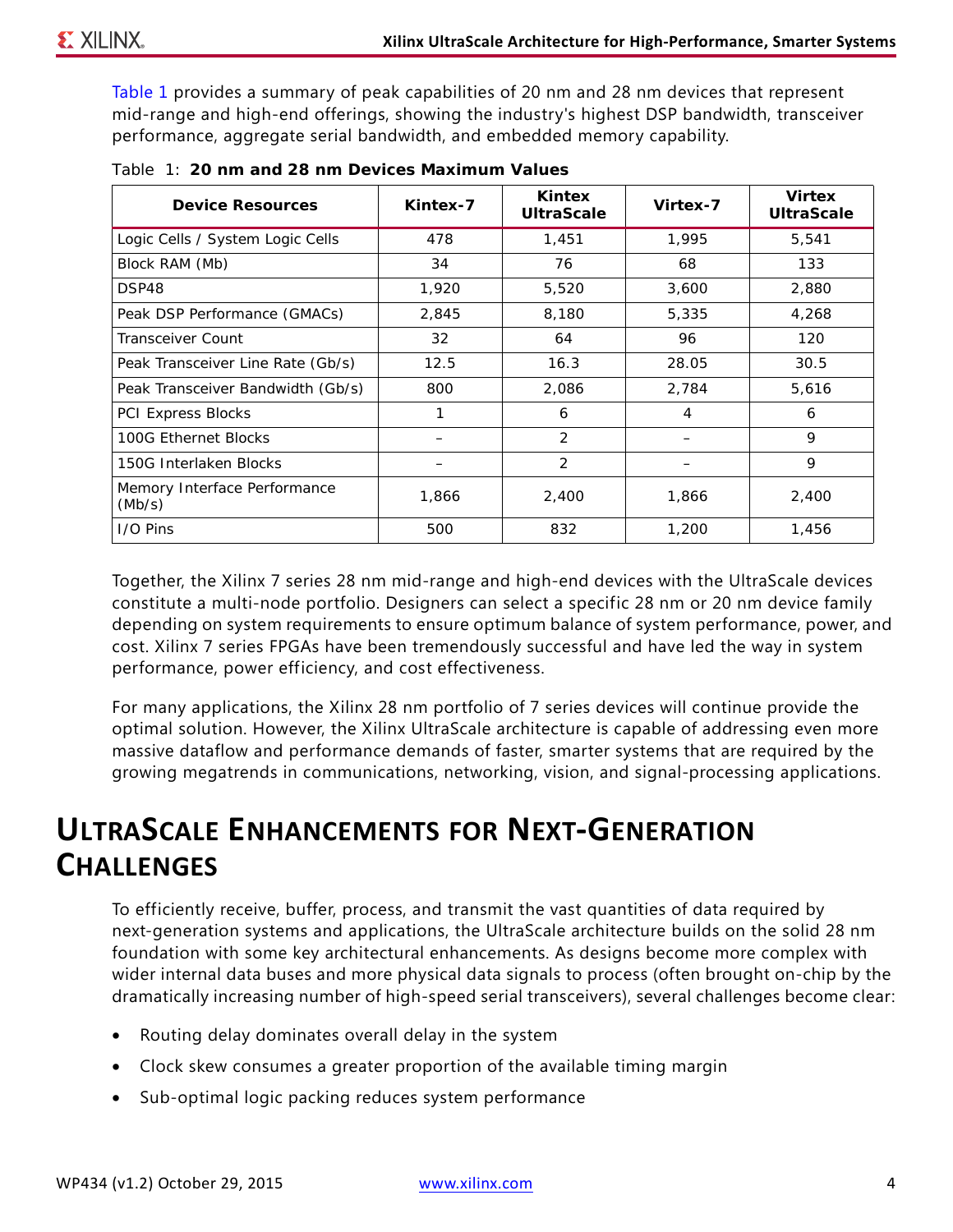To address these challenges, a software engine capable of analytically understanding and working around any potential bottlenecks is needed. As a result, Xilinx created the Vivado Design Suite to analyze designs to determine where problems can occur and tackle them before they arise. By packing logic close together, the wire length between used elements is reduced, resulting in shorter routing delays and lower power consumption. Additionally, the clock signals driving these now-closer elements have less distance to travel to span the design, yielding less clock skew.

With the intelligent and analytical Vivado software in place at the 28 nm node, the next step is to make the necessary enhancements to the hardware architecture to meet the demands of next-generation applications.

### **Next-Generation Routing for Utilization, Performance, and Run Time**

With conventional FPGA architectures, logical resources are laid out in a matrix with rows and columns of interconnect. As FPGA device size increases into the multi-million logic cell capacity (multi-tens-of-millions of ASIC gate equivalence), the disparity between the logic (increasing by a factor of *N*-squared) and the number of interconnect tracks (increasing by a factor of *N*) becomes a limiting factor in successfully routing a design at the required system performance level.

The UltraScale architecture addresses this challenge by increasing the interconnect track count in all devices, providing more direct routes from A to B and giving the software tools more options to connect logical resources in the fastest, lowest power configuration. See [Figure 2.](#page-4-0)

<span id="page-4-0"></span>

*Figure 2:* **Adding Routing in the UltraScale Architecture**

This addresses the challenge of routing data signals around a device at greatly increased speed, producing higher overall design performance. However, if data performance increases, clock performance must increase accordingly.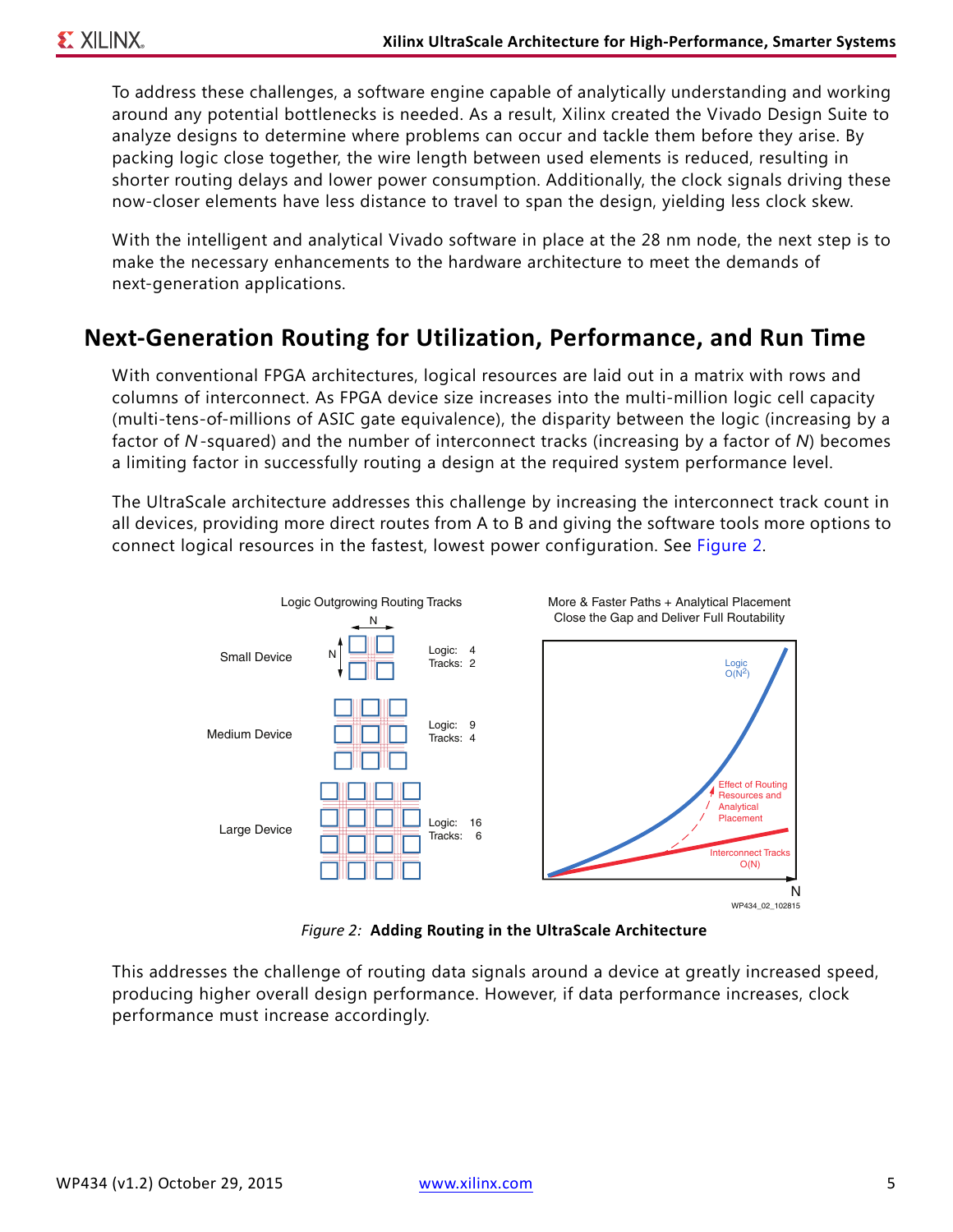### **ASIC-Like Clocking Maximizes Performance**

FPGA architectures prior to the UltraScale architecture have relied on a "fan from the geometric center" clocking scheme with global clocking resources in the middle of the device fanning out to the extremities of the FPGA, accumulating skew all the while. This has provided a solid solution for many generations, but with the increasing capacity, capability, and system performance chip wide, clock skew can have a detrimental impact on the overall timing budget of a design. See [Figure 3.](#page-5-0)

<span id="page-5-0"></span>

UltraScale Clocking Architecture

*Figure 3:* **UltraScale Clocking Architecture**

The clock routing and buffers in the UltraScale architecture have been entirely redesigned to provide vastly more flexibility than existing FPGA architectures. With an abundance of clock routing and clock distribution tracks in both the horizontal and vertical direction, the UltraScale architecture also provides hundreds of global capable clock buffers. The UltraScale architecture has more than 20X the number of global capable clock buffers than previous architectures, with thousands of placement options. In essence, the "center" of the clock network — i.e., from where clock skew starts to accumulate—can be placed in *any* clock region within an UltraScale FPGA. This enables clock networks to only span where they are needed—the same as an ASIC! The UltraScale architecture provides the lowest skew, fastest performance clock networks, which consume only the power needed to get clock signals from their source to all their destinations.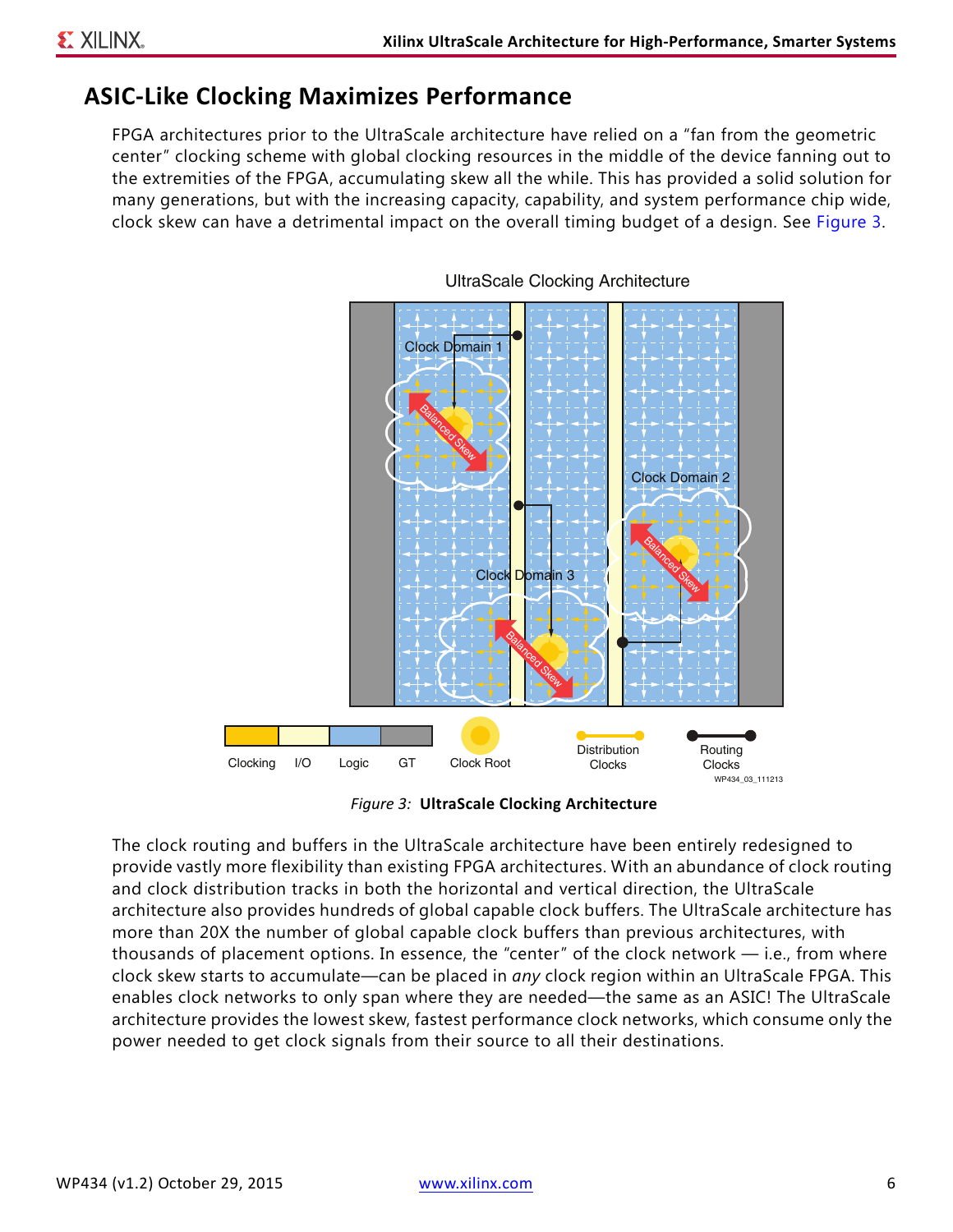### **Designs Use Fewer CLBs Resulting in Shorter Wire Length**

After the clock and data signals arrive at the logic resources, the UltraScale architecture provides an enhanced CLB to make most efficient use of the available resources, with a goal of reducing total interconnect (i.e., total wire length). Every aspect of the existing CLB structure was analyzed to explore how the components can be used more efficiently. The resulting enhancements collectively enable the Vivado tools to place many more, often unrelated, components in a CLB to achieve a tightly packed design. Operating at high performance, such designs consume the lowest possible power by achieving the best overall device utilization.

Numerous changes within the CLB structure provide added flexibility to the possible packing options. Every 6-input LUT is combined with two flip-flops. Each flip-flop has dedicated inputs and outputs, enabling all the components to be used together or completely independently of one another. The flip-flops benefit from the increased quantity and flexibility of their control signals, with double the quantity of available clock-enable signals, optional "ignore" on the clock enable and reset ports, optional reset inversion allowing both active-High and active-Low reset flip-flops in the same CLB, and an additional clock signal for shift registers and distributed RAM functions.

Together with the UltraScale architecture's increased quantity of routing resources and a highly flexible clocking architecture, the dramatic increase in CLB connectivity enables high-performance designs that are tightly packed together, driving up device utilization and lowering total device power. See [Figure 4.](#page-6-0)

<span id="page-6-0"></span>

*Figure 4:* **Efficient Placement of Logic Resources**

### <span id="page-6-1"></span>**Delivering Massive I/O Bandwidth**

Before any signal processing or data manipulation can occur, data needs to reach its destination. Numerous serial and parallel protocol standards exist today, tailored to the specific needs of their target applications. The common theme among most standards is a desired increase in total data throughput, moving vast quantities of information through a system at increasingly high data rates.

Data is transported to and from UltraScale FPGAs through a combination of the high-performance parallel SelectIO™ protocol and high-speed serial transceiver connectivity. I/O blocks enable cutting-edge memory interface and network protocols through flexible I/O standards and the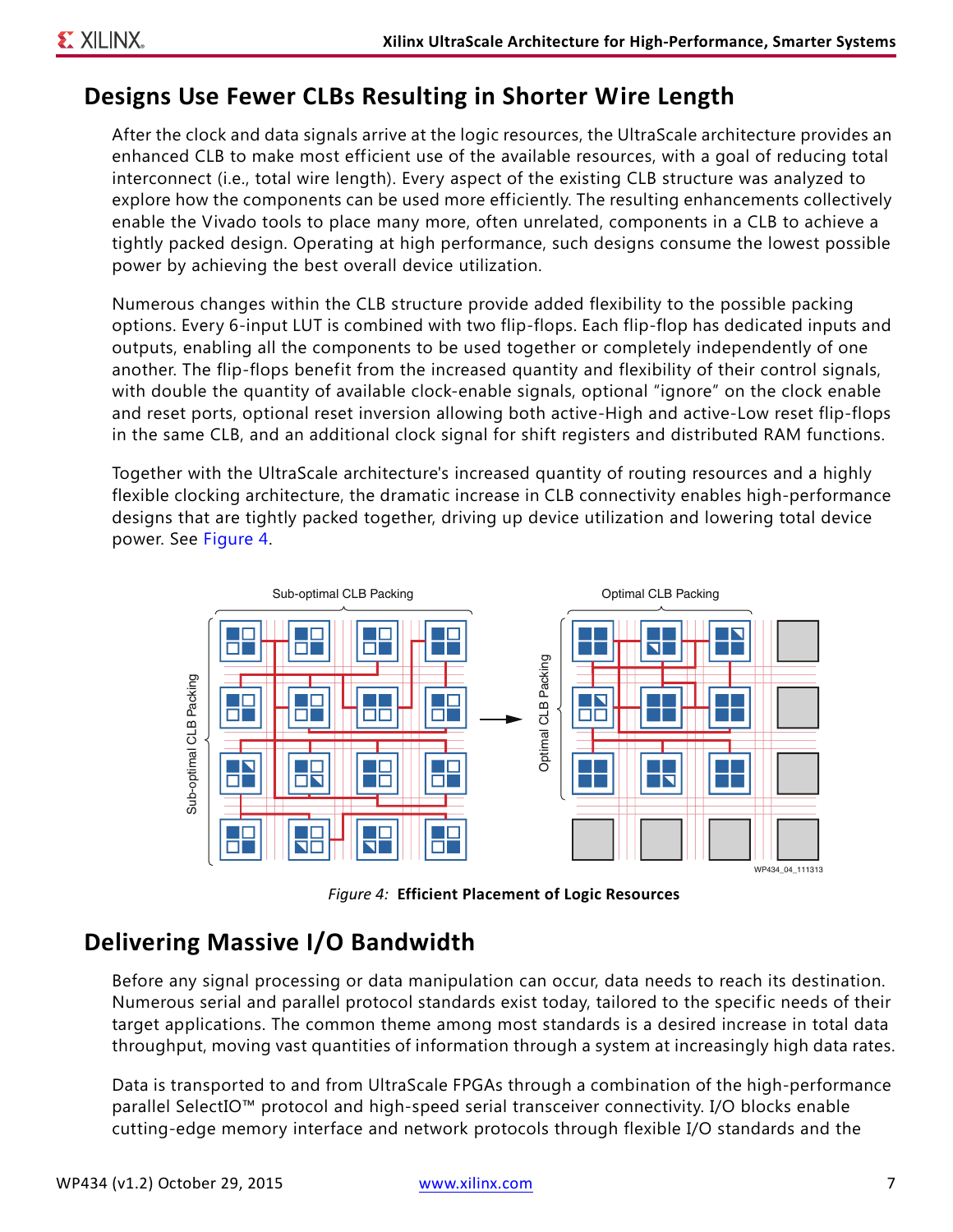support of numerous I/O voltages. There are two types of serial transceivers in the UltraScale architecture. The GTH transceivers transfer data at up to 16.3 Gb/s, providing all the performance required for mainstream serial protocols. Virtex UltraScale devices also offer a GTY transceiver, enabling up to 30.5 Gb/s for chip-to-chip and chip-to-optics applications. The GTY transceiver also offers 28 Gb/s backplane support.

All transceivers in the UltraScale architecture offer continuous auto adaptive equalization in the receiver to compensate for process, voltage, and temperature variations over very high loss channels such as backplanes. The continuous auto adaptive receiver is composed of an automatic gain control (AGC), a continuous time linear equalizer (CTLE), and a multi-tap decision feedback equalizer (DFE). In addition to the continuous auto adaptive receiver, UltraScale transceivers also offer built-in non-destructive 2D eye scan, enabling the user to view the data signal as the clock-data recovery (CDR) circuit sees it—in real time while passing live data traffic. The user can then monitor link margin in-system to make any necessary adjustments for maximum link reliability.

All transceivers in UltraScale FPGAs support the required data rates for PCI Express® Gen3 and Gen4. Integrated blocks for PCI Express enable the devices to support up to x8 Gen3 Endpoint and Root Port designs. New to UltraScale devices are integrated blocks for 100G Ethernet and 150G Interlaken, consuming significantly fewer device resources and operating at up to 90% lower power than equivalent IP created from the device logic. The 100G Ethernet blocks can be configured as 10x10G or 4x25G; the Interlaken blocks can assume 12x12.5G or 6x25G configurations.

The clocking and I/O columns in the UltraScale architecture are coupled with circuitry dedicated to implementing the highest performance memory interfaces, including DDR3 and DDR4. With additional clocking resources available to every I/O bank, the UltraScale architecture is capable of implementing multiple memory interfaces running at different data rates in the same I/O bank, resulting in efficient use of the available I/O resources.

### **Lowering Total Power Consumption**

With applications demanding more bandwidth in the same power envelope, simply enabling designs with clocking, routing, and CLB enhancements is not enough. There are many more aspects to power consumption. For the UltraScale architecture, Xilinx looked at all aspects, ranging from process technology, block-level low power modes, and fine-grained clock gating to optimal DSP packing, dedicated memory cascade resources, and clock route segmentation.

The block RAM embedded memory blocks have dedicated data cascade routing and output multiplexing, which enables faster, large block RAM arrays to be built with dramatically lower dynamic power consumption. All unused block RAMs are powered down, and every block RAM site can be turned off during operation with a very short wake-up time. The enhanced DSP capability in the UltraScale architecture reduces the number of total DSP blocks required to perform operations, thereby reducing the overall design size. Potentially, this can save considerable static and dynamic power.

The UltraScale GTH transceiver has been optimized to consume significantly less power for 10G backplane applications. Additionally, the transceivers offer a low power mode that can be enabled when interfacing over low loss channels, such as chip-to-chip or chip-to-optics applications.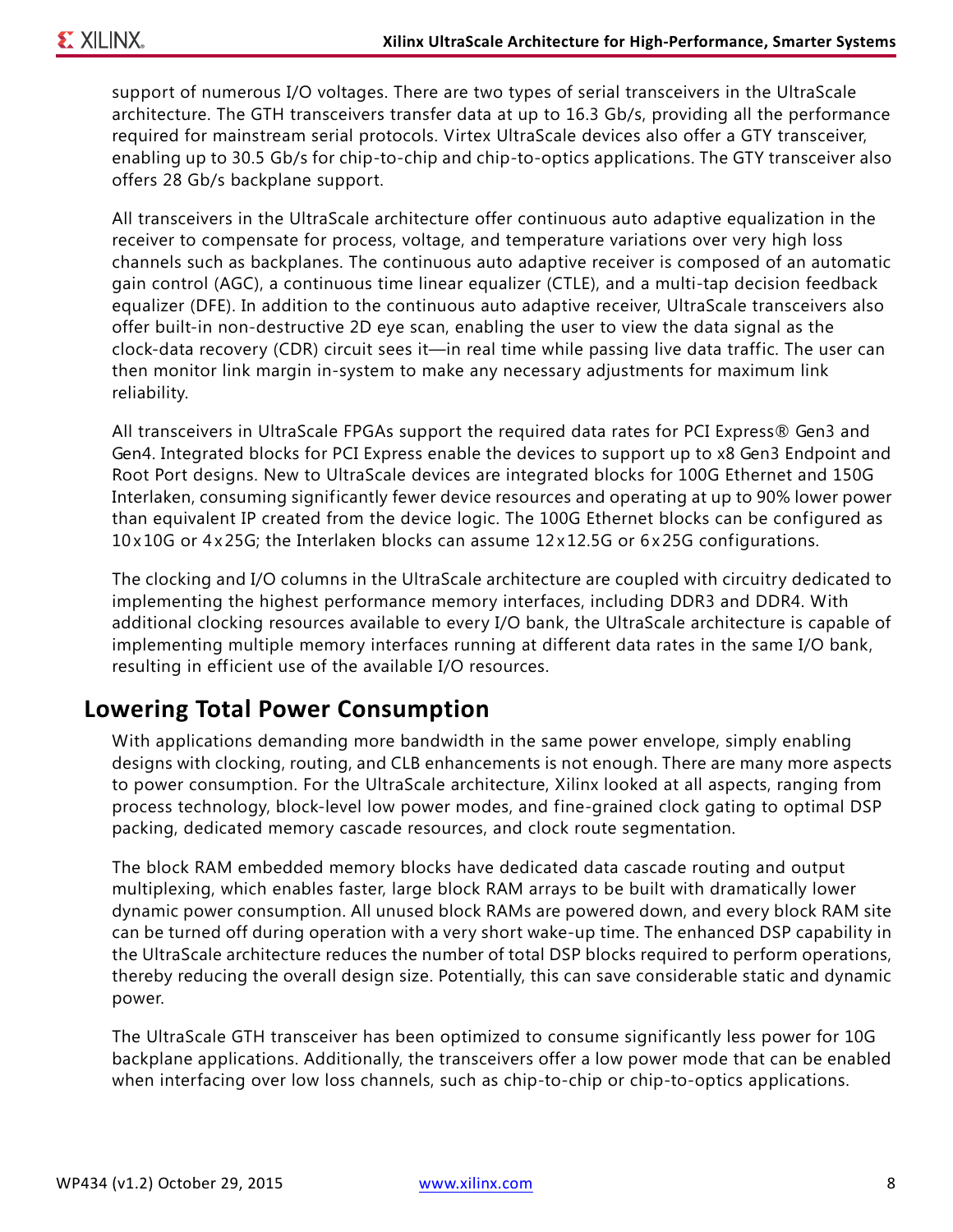The new clocking architecture in the UltraScale architecture allows clocks to be driven only where needed, adding an extra level of gating granularity by being able to turn off a clock to a small set of logic.

All of these power reduction innovations and techniques have been co-developed with the Vivado Design Suite, resulting in a co-optimized, high-performance, low-power FPGA architecture.

### **Scaling Across the Platform**

With 7 series FPGAs, Xilinx introduced the scalable, optimized architecture, enabling users to design to the same architectural blocks in different FPGA families, providing easy design migration between families. The UltraScale architecture takes this capability and augments it with package footprint compatibility across both Kintex UltraScale and Virtex UltraScale families—allowing designs to scale to a derivative or next-generation product with a different resource mix. This enables users to target a device with more or less capability to meet capacity, performance, power or cost requirements—all while preserving system-wide or PCB design investment. [Table 2](#page-8-0) shows package footprint migration in the Kintex UltraScale and Virtex UltraScale families.

| Package<br>Footprint<br><b>Dimensions</b><br>(mm) | 23x23<br>27x27<br>31x31 | 35x35 | 40x40          |  | 42.5x42.5 | 45x45 | 47.5x47.5 |           |  |
|---------------------------------------------------|-------------------------|-------|----------------|--|-----------|-------|-----------|-----------|--|
| Kintex UltraScale<br><b>KU025</b>                 |                         |       |                |  |           |       |           |           |  |
| Kintex UltraScale<br><b>KU035</b>                 |                         | n     |                |  |           |       |           |           |  |
| Kintex UltraScale<br><b>KU040</b>                 |                         |       |                |  |           |       |           |           |  |
| Kintex UltraScale<br><b>KU060</b>                 |                         |       |                |  |           |       |           |           |  |
| Kintex UltraScale<br><b>KU085</b>                 |                         |       |                |  |           |       |           |           |  |
| Kintex UltraScale<br><b>KU095</b>                 |                         |       |                |  |           |       |           | $\bullet$ |  |
| Kintex UltraScale<br><b>KU115</b>                 |                         |       |                |  |           |       | $\bullet$ | $\bullet$ |  |
| Virtex UltraScale<br><b>VU065</b>                 |                         |       |                |  |           |       |           |           |  |
| Virtex UltraScale<br><b>VU080</b>                 |                         |       |                |  |           |       | $\bullet$ | $\bullet$ |  |
| <b>Virtex UltraScale</b><br><b>VU095</b>          |                         |       | $\blacksquare$ |  |           |       |           |           |  |
| Virtex UltraScale<br><b>VU125</b>                 |                         |       |                |  |           |       |           |           |  |
| Virtex UltraScale<br><b>VU160</b>                 |                         |       |                |  |           |       |           | $\bullet$ |  |
| Virtex UltraScale<br><b>VU190</b>                 |                         |       |                |  |           |       |           |           |  |
| Virtex UltraScale<br><b>VU440</b>                 |                         |       |                |  |           |       |           |           |  |

<span id="page-8-0"></span>*Table 2:* **UltraScale Device Migration Paths within and across Families**

#### **Notes:**

1. The footprint compatibility range is indicated by shading per column.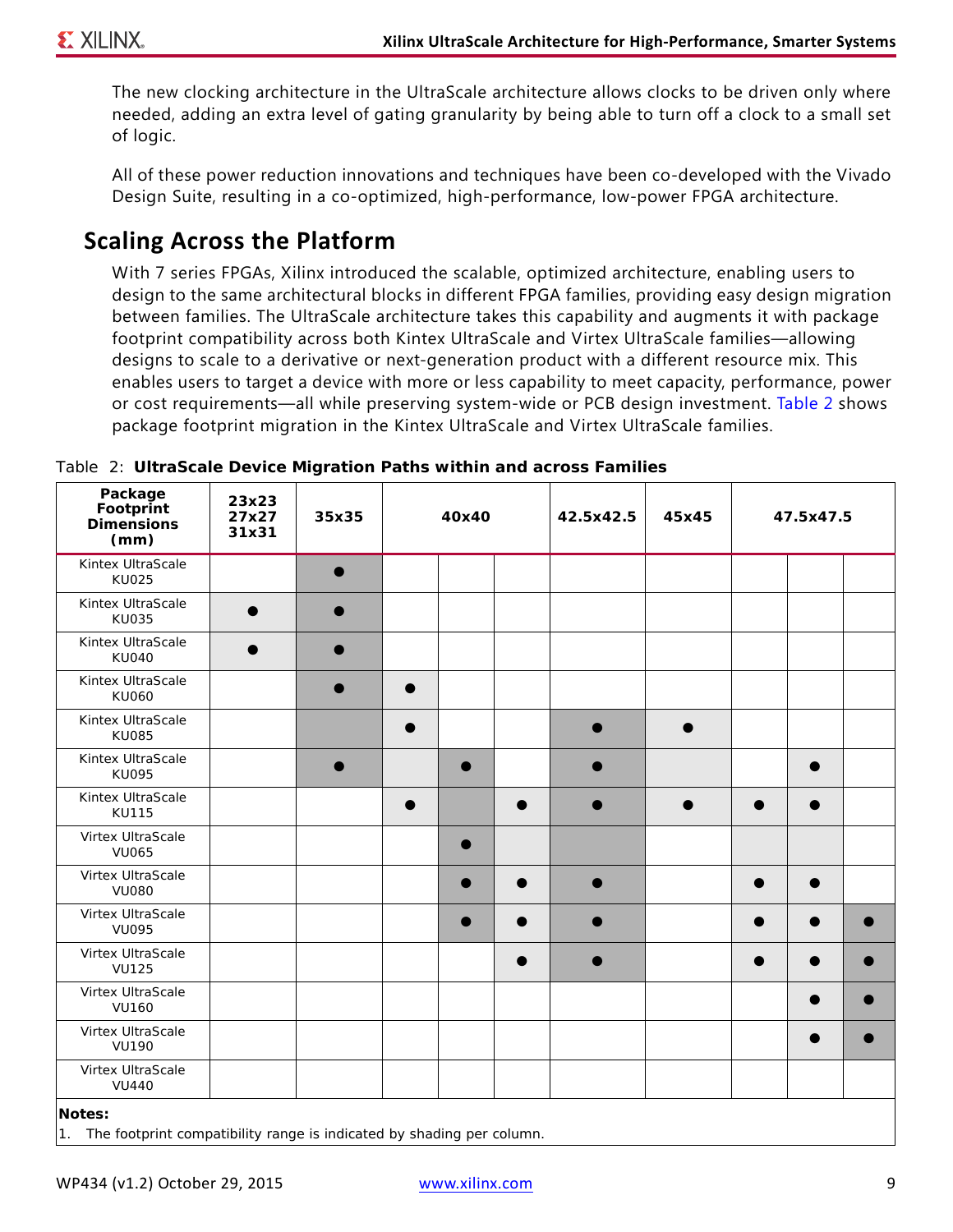## **ULTRASCALE ARCHITECTURE FOR SMARTER, HIGHER-PERFORMANCE SYSTEMS**

The configurable and reprogrammable nature of FPGAs makes them suitable for many purposes. Some key applications benefit dramatically from the extraordinarily capable high-performance UltraScale FPGAs.

### **ASIC Prototyping and Emulation**

<span id="page-9-0"></span>At 28 nm, SSI technology enabled a breakthrough in achievable device capacity and capability with the advent of the Virtex-7 2000T FPGA—a 2 million logic cell (LC) FPGA. At 20 nm, the UltraScale architecture uses second-generation SSI technology to extend capacity leadership with the VU440 3D IC— a device with 5.5 million System Logic Cells, 90 Mb of on-chip block memory, and over 1,400 user I/Os and 48 serial transceivers. See [Figure 5](#page-9-0).



*Figure 5:* **Multiple UltraScale FPGAs as an ASIC Prototyping Platform**

Large FPGAs are traditionally highly popular as ASIC prototyping and emulation vehicles. With the equivalent of 50 million ASIC gates, the VU440 device provides unmatched emulation capacity. Enhancements to the VU440 device include:

- Significant increase in device routing and clocking
- Enhanced CLB to aid device packing
- Step function increase in bandwidth between the FPGA super logic regions (SLRs) the programmable logic die used to build 3D ICs
- Intelligent placement algorithms in the Vivado Design Suite

Due to these advancements, *one* VU440 device can accommodate a dramatically larger design than was previously implemented in *two* 7V2000T FPGAs.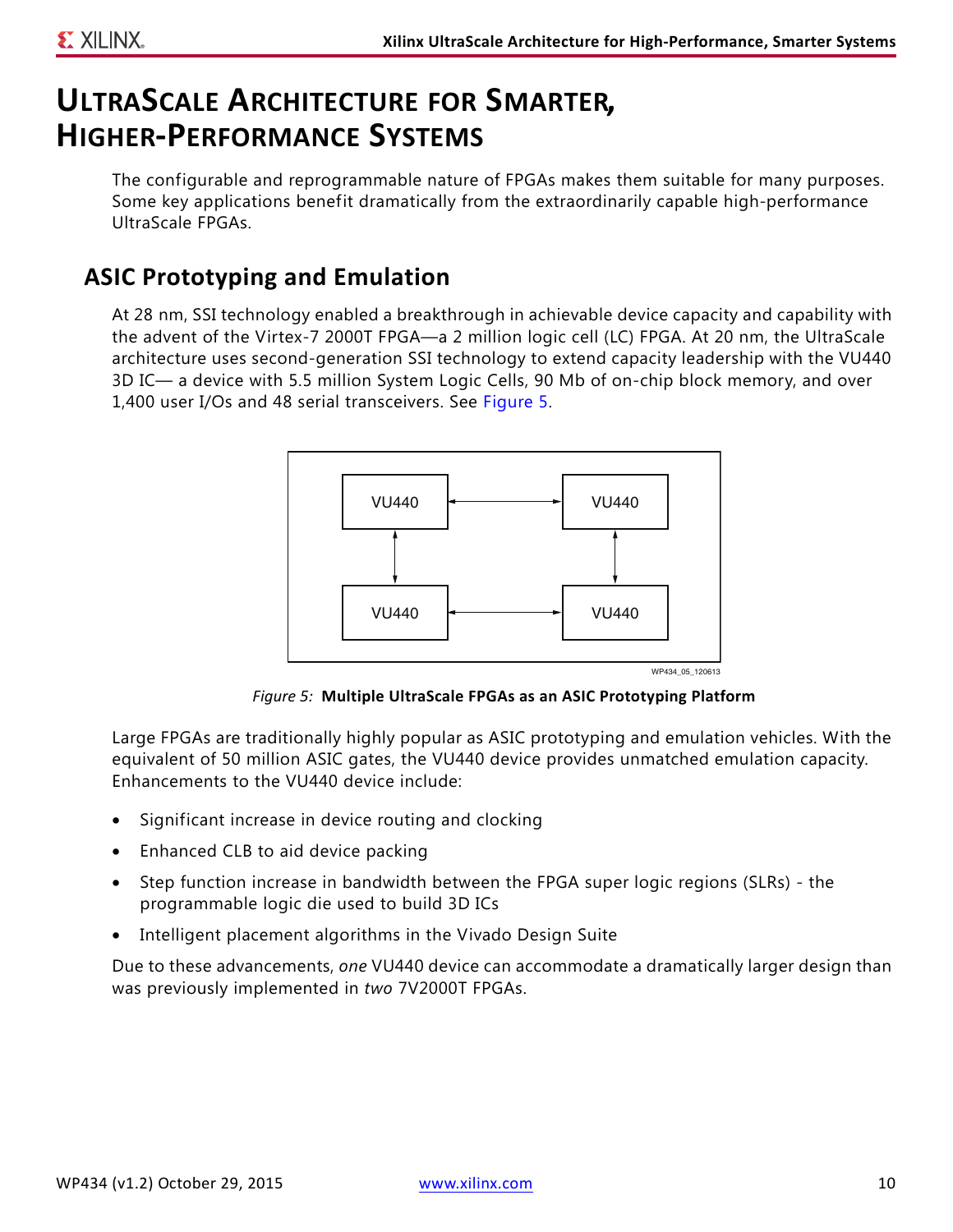### <span id="page-10-1"></span>**4x100G Ethernet MAC to Interlaken Bridge**

The demands for intelligent data processing continue to climb to unprecedented levels, fueled by the explosion of social networking and consumer video applications, as well as by requirements for highest reliability imposed by enterprise and data center customers. The wired communications infrastructure responsible for delivering data must keep pace with these demands by continuing to multiply resources in a system alone, or by combining more resources with system intelligence in a drive to process data more efficiently. Gigabit Ethernet data rates are increasing from 10G, through 40G, to 100G and beyond. After data has arrived on a line card through Ethernet, the highly flexible and scalable chip-to-chip Interlaken protocol is used to communicate between the various components in the system (see [Figure 6\)](#page-10-0).

<span id="page-10-0"></span>

*Figure 6:* **Virtex UltraScale Solution for 4X100G**

With a number of dedicated integrated Ethernet MAC and Interlaken IP resources, Virtex UltraScale FPGAs are a perfect fit for implementation of 4x100G Ethernet MAC to Interlaken bridge applications expected in emerging communications line cards.

Hardening the Ethernet MAC and Interlaken IP in Virtex UltraScale FPGAs has several benefits to the system and to the user. Integrated IP has lower latency than an equivalent soft IP solution, enabling performance that has not previously been possible. By providing an integrated solution to a common function, the Virtex UltraScale architecture can be quickly incorporated into a design, thereby increasing productivity. The FPGA resources that would previously have been used to implement the soft MAC and Interlaken interface blocks are now available to the designer to perform pre-packet processing, time stamping, and other functions. In addition to consolidating numerous FPGAs and ASSPs into one UltraScale FPGA, the available capacity can be used to implement the intelligence necessary to meet the aggressive demands on today's line cards, and allows other system components such as the network processing unit (NPU) to dedicate more cycles to other operations.

The high-performance transceivers in Virtex UltraScale FPGAs are capable of handling not only emerging optical standards but also next-generation 25G backplanes. Supporting up to 30.5 Gb/s for chip-to-optics applications, the GTY transceivers support CFP2 and future CFP4 optics, including the additional overhead for forward error correction (FEC). For next generation 25G backplanes (such as 802.3bj and CEI-25G-LR), the GTY transceivers are capable of running reliably at 28.21 Gb/s over a backplane. With applications delivering increasingly large volumes of data into FPGAs through these very high-speed transceivers, it is necessary for the core architecture of the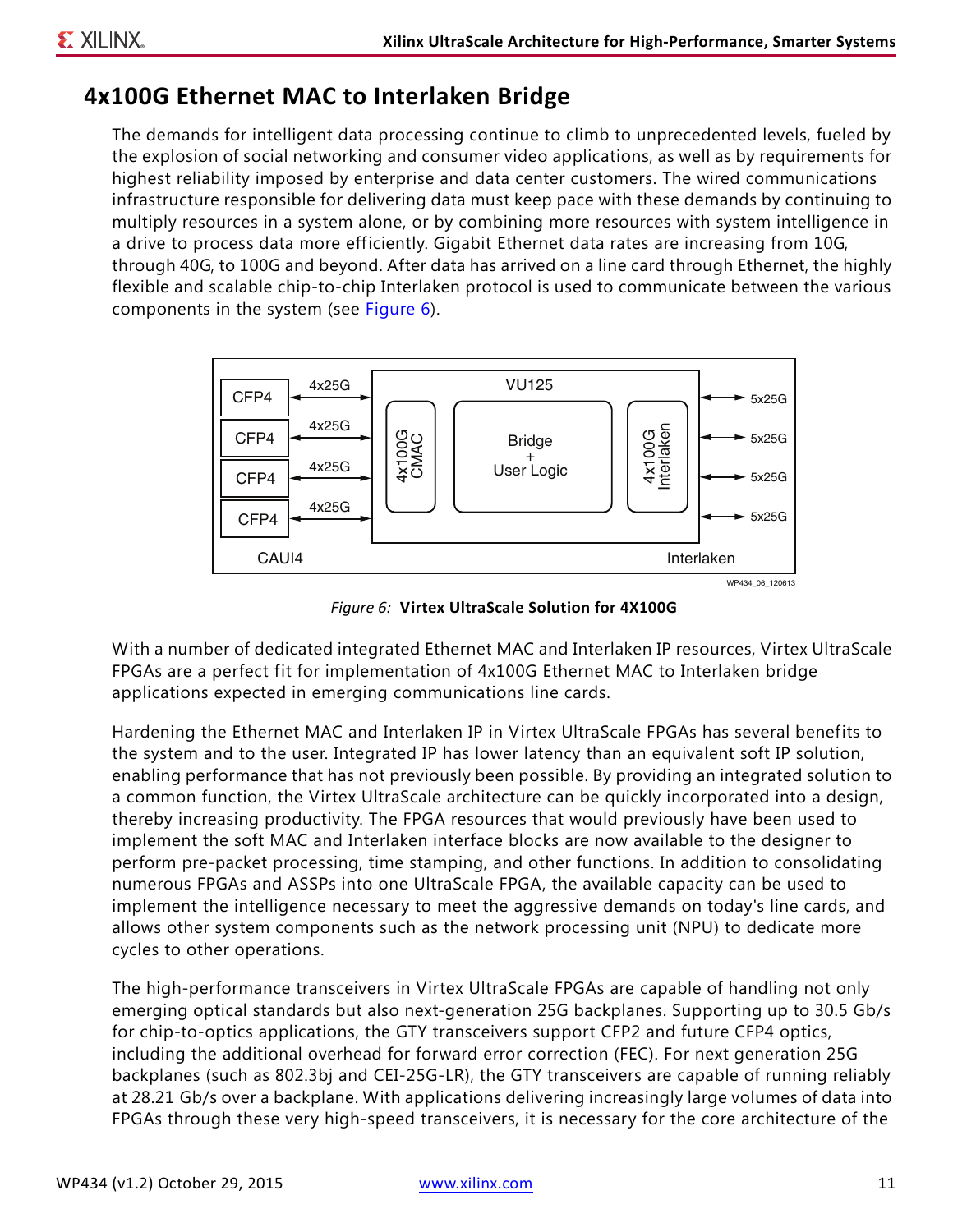FPGAs to be capable of efficiently performing the necessary data processing functions at similarly high speeds so as not to create a bottleneck in the system. Co-optimized with the Vivado Design Suite, the UltraScale architecture has dramatically increased routing resources which, along with other innovative optimizations to the CLB and block RAM, ensure that massive, high-performance data buses can be routed throughout the device with ease.

### **Super Hi-Vision Processing**

With capacity up to 1.45 million System Logic Cells and over 5,500 high-performance DSP slices providing over 8,000 GMAC/s of DSP performance, Kintex UltraScale FPGAs offer a number of benefits to video processing applications. Using second-generation SSI technology, the largest Kintex UltraScale FPGAs can reliably combine multiple FPGA SLRs to achieve ultra-high capability devices early in the family life cycle. With the integration of memory PHYs in all UltraScale architecture-based FPGAs, Kintex UltraScale devices can buffer incoming data from multiple channels very efficiently. Advancements made in the UltraScale memory interface architecture allow low-latency memory interfaces to run at lower power consumption than existing FPGA architectures, scaling easily to support DDR4 memories. See [Figure 7.](#page-11-0)

<span id="page-11-0"></span>

*Figure 7:* **Kintex UltraScale Architecture Super Hi-Vision Processing Solution**

Processing 8K video images, with tens of megapixels, heavily leverages the DSP capabilities of Kintex UltraScale FPGAs. Of course, designers have a continual focus on size, weight, and power with strict budgets for each. Increasing capacity and capability with SSI technology enables UltraScale architecture-based FPGAs to do in one FPGA what other solutions would require multiple devices to achieve. The immediate advantage is the reduction in board complexity and cost providing a favorable impact to size and weight. Having a single device instead of multiple FPGAs reduces the number of I/Os, which, in turn, decreases the total power consumption of a system. The considerable number of hardware and software power optimization mechanisms available in UltraScale architecture-based FPGAs provide the additional power reduction required to enable high-performance vision processing systems in enclosed, power- and heat-sensitive environments.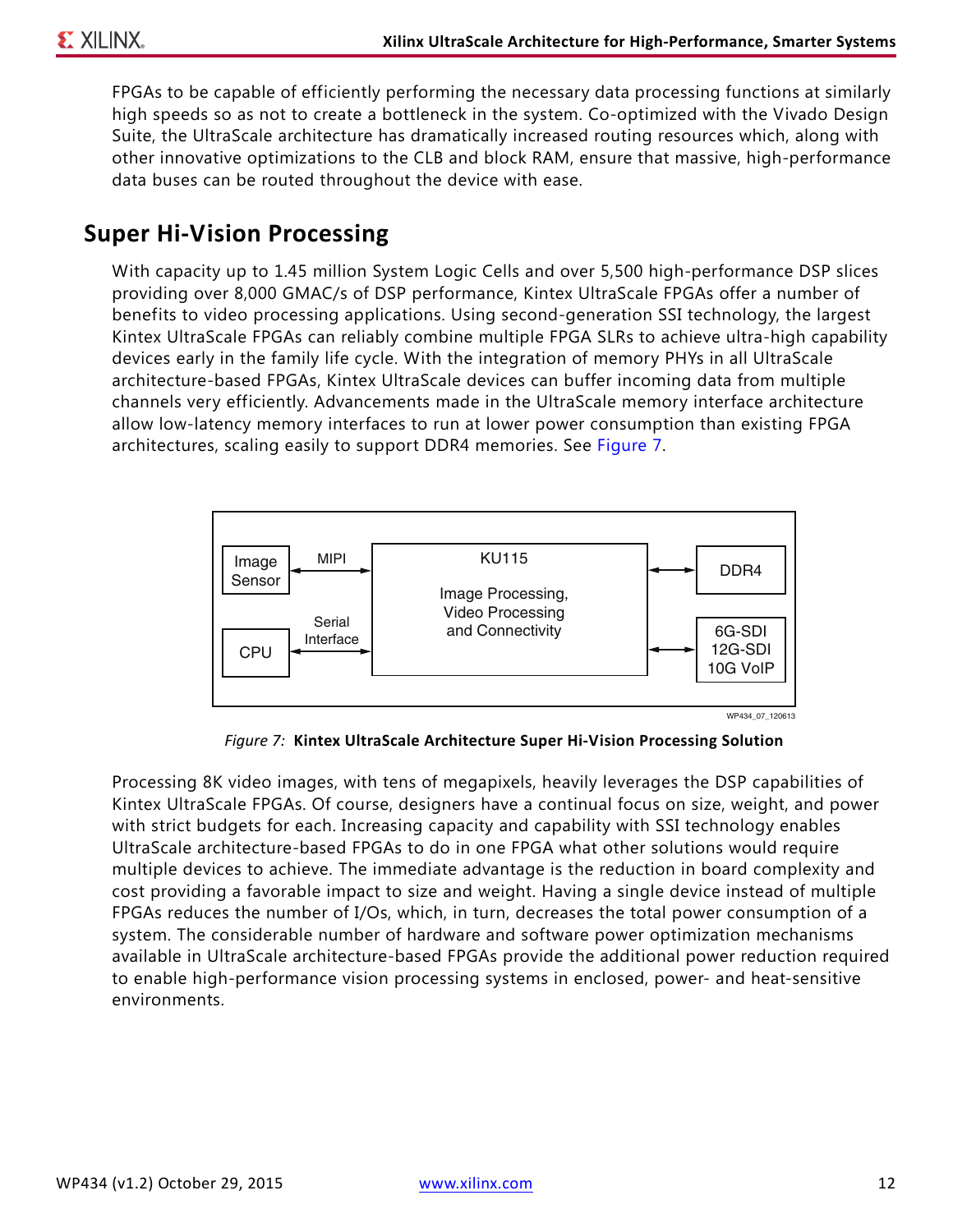### **Wireless Remote Radio Head Digital Front End**

The growing ubiquity of smartphones, tablets, and other connected devices are driving up data usage and demanding constant connectivity. To address this demand, the wireless infrastructure must support numerous standards (GSM, WCDMA, and LTE) in a multi-mode or heterogeneous network. This flexibility, while very convenient for the user, presents some challenges to the equipment manufacturer in the form of more complex radio mast design. Remote radio heads, part of a distributed base station architecture, provide the necessary multi-mode support. Mounting radio heads high on the mast adjacent to the antenna is beneficial from a system performance perspective (by significantly reducing transmission line losses), but it puts this complex functionality in a small, enclosed environment near the top of the antenna mast, where it is difficult to access and service. Reliability, power consumption, and cooling are therefore of key importance when selecting the system components. See [Figure 8](#page-12-0).

<span id="page-12-0"></span>

*Figure 8:* **Kintex UltraScale Wireless Remote Radio Head DFE Implementation**

Kintex UltraScale FPGAs are ideally suited to next-generation remote radio head digital front-end applications. With space at the top of the mast at a premium, the fewer components used the better. Being rich in DSP resources, Kintex UltraScale FPGAs have the necessary capability to perform all the signal processing functions of a radio head (up-conversion, down-conversion, crest factor reduction, and pre-distortion) within a single FPGA. A single-chip solution offers significant advantages over a multi-chip alternative. The physically smaller footprint allows for a smaller PCB, while fewer I/Os (and therefore fewer soldered connections) increase system reliability, all combining to reduce the operating cost associated with unit servicing. Additionally, beneficial to the cost-sensitive nature of these types of applications is the high-performance DSP and block memory in all UltraScale architecture-based FPGAs, capable of performance beyond 500 MHz in all FPGA speed grades.

The low power architecture and small form factor with lidless flip-chip packaging enable Kintex UltraScale FPGAs to perform well in an enclosed environment with minimal air-flow and hence limited cooling. The optimized transceivers in Kintex UltraScale FPGAs not only offer all the performance to meet today's serial protocols (9.8 Gb/s CPRI, 12.5 Gb/s JESD204), but have the additional headroom needed to scale to next-generation serial protocols while remaining in a low-power optimized transceiver architecture.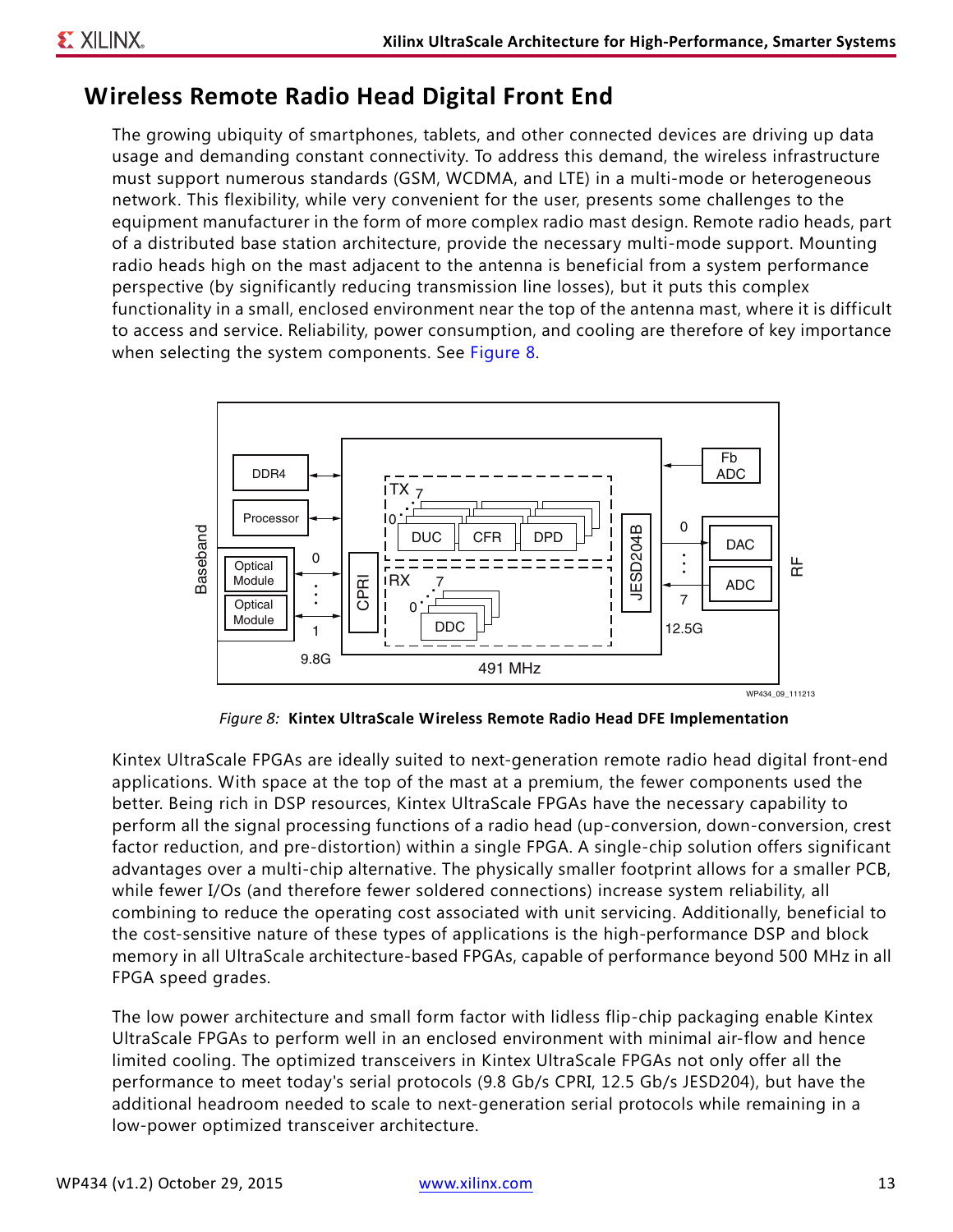## **CONCLUSION**

With the world demanding more information to more destinations sooner, equipment manufacturers need to build more capability and intelligence into their systems, resulting in more data being transported around systems at increased data rates, often with wider data bus widths. Traditional FPGA architectures have several bottlenecks that prohibit reliable implementation of next-generation, high-performance applications. Xilinx UltraScale architecture provides diverse benefits and advantages to an array of markets and applications. Combining enhancements in the CLB, a dramatic increase in device routing, and a revolutionary ASIC-like clocking architecture with high-performance DSP, memory interface PHYs, and serial transceivers, all UltraScale architecture-based FPGAs are capable of pushing the system performance envelope. High system performance, unprecedented capacity, and multiple power reduction innovations make the Xilinx UltraScale architecture the logical choice for many next-generation applications.